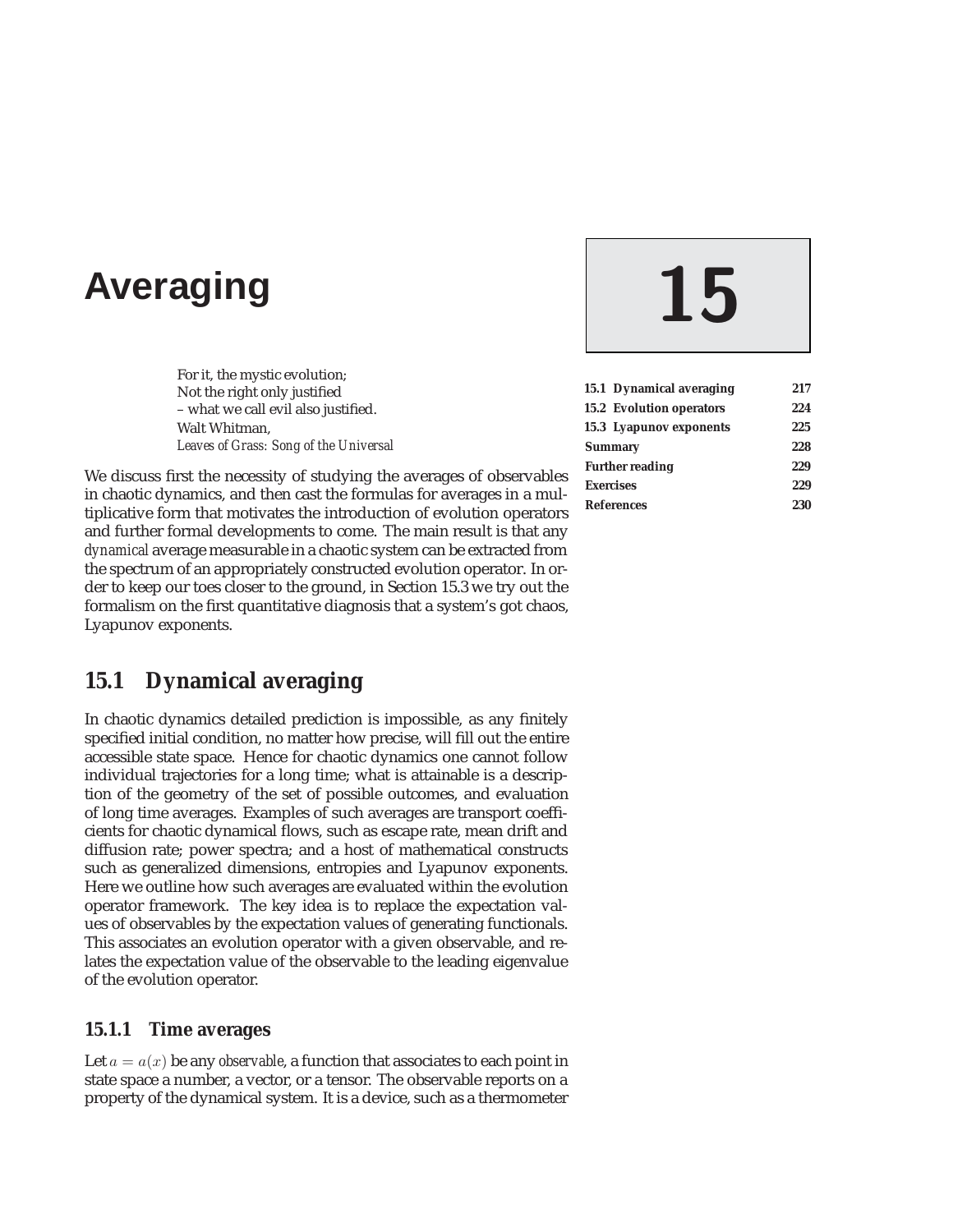#### 218 CHAPTER 15. AVERAGING

or laser Doppler velocitometer. The device itself does not change during the measurement. The velocity field  $a_i(x) = v_i(x)$  is an example of a vector observable; the length of this vector, or perhaps a temperature measured in an experiment at instant  $\tau$  are examples of scalar observables. We define the *integrated observable*  $A<sup>t</sup>$  as the time integral of the observable a evaluated along the trajectory of the initial point  $x_0$ ,

$$
A^{t}(x_0) = \int_0^t d\tau \, a(f^{\tau}(x_0)) \,. \tag{15.1}
$$

If the dynamics is given by an iterated mapping and the time is discrete,  $t \rightarrow n$ , the integrated observable is given by

$$
A^{n}(x_0) = \sum_{k=0}^{n-1} a(f^{k}(x_0))
$$
\n(15.2)

(we suppress possible vectorial indices for the time being). For example, if the observable is the velocity,  $a_i(x) = v_i(x)$ , its time integral  $A_i^t(x_0)$  is the trajectory  $A_i^t(x_0) = x_i(t)$ . Another familiar example, for Hamiltonian flows, is the action associated with a trajectory  $x(t)=[q(t), p(t)]$  passing through a phase space point  $x_0 = [q(0), p(0)]$ (this function will be the key to the semiclassical quantization of Chapter **??**):

$$
A^{t}(x_0) = \int_0^t d\tau \, \dot{\mathbf{q}}(\tau) \cdot \mathbf{p}(\tau) \,. \tag{15.3}
$$

The *time average* of the observable along a trajectory is defined by

$$
\overline{a(x_0)} = \lim_{t \to \infty} \frac{1}{t} A^t(x_0).
$$
 (15.4)

If  $a$  does not behave too wildly as a function of time – for example, if  $a_i(x)$  is the Chicago temperature, bounded between  $-80^\circ F$  and  $+130^\circ F$ for all times –  $A^{t}(x_0)$  is expected to grow not faster than t, and the limit (15.4) exists. For an example of a time average - the Lyapunov exponent - see Section 15.3.

The time average depends on the trajectory, but not on the initial point on that trajectory: if we start at a later state space point  $f^T(x_0)$ we get a couple of extra finite contributions that vanish in the  $t \to \infty$ limit:

$$
\overline{a(f^T(x_0))} = \lim_{t \to \infty} \frac{1}{t} \int_T^{t+T} d\tau \, a(f^T(x_0))
$$
  
= 
$$
\overline{a(x_0)} - \lim_{t \to \infty} \frac{1}{t} \left( \int_0^T d\tau \, a(f^T(x_0)) - \int_t^{t+T} d\tau \, a(f^T(x_0)) \right)
$$
  
= 
$$
\overline{a(x_0)}.
$$



The integrated observable  $A^t(x_0)$  and the time average  $\overline{a(x_0)}$  take a 4.5, page 67 particularly simple form when evaluated on a periodic orbit. Define

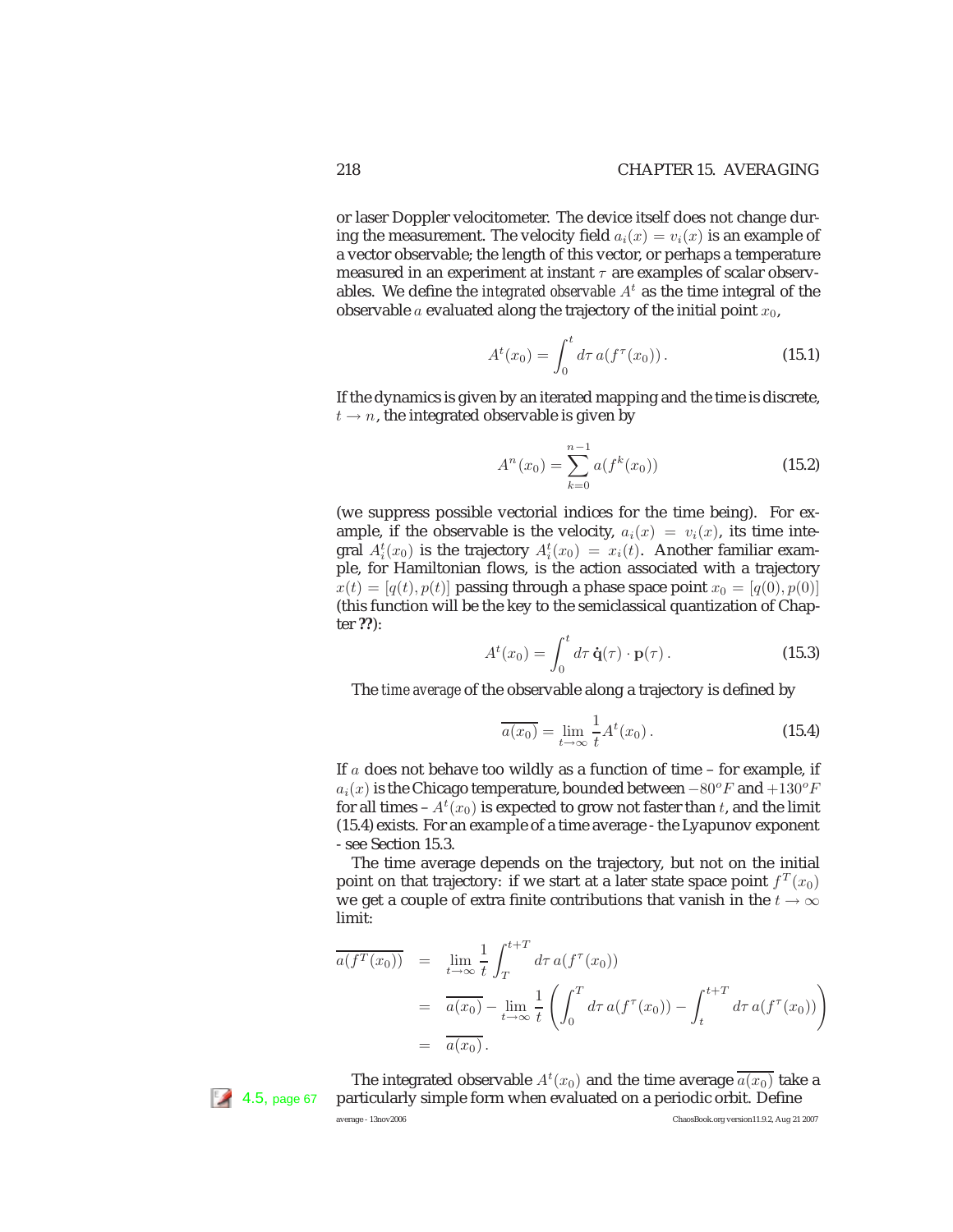

**Fig. 15.1** (a) A typical chaotic trajectory explores the phase space with the long time visitation frequency building up the natural measure  $\rho_0(x)$ . (b) time average evaluated along an atypical trajectory such as a periodic orbit fails to explore the entire accessible state space. (A. Johansen)

flows: 
$$
A_p = a_p T_p = \int_0^{T_p} d\tau a (f^{\tau}(x_0)), \qquad x_0 \in p
$$
  
\nmaps:  $= a_p n_p = \sum_{i=0}^{n_p - 1} a (f^i(x_0)),$  (15.5)

where p is a prime cycle,  $T_p$  is its period, and  $n_p$  is its discrete time period in the case of iterated map dynamics.  $A_p$  is a loop integral of the observable along a single traversal of a prime cycle  $p$ , so it is an intrinsic property of the cycle, independent of the starting point  $x_0 \in$  $p.$  (If the observable  $a$  is not a scalar but a vector or matrix we might have to be more careful in defining an average which is independent of the starting point on the cycle). If the trajectory retraces itself  $r$  times, we just obtain  $A_p$  repeated r times. Evaluation of the asymptotic time average (15.4) requires therefore only a single traversal of the cycle:

$$
a_p = A_p / T_p. \tag{15.6}
$$

However,  $\overline{a(x_0)}$  is in general a wild function of  $x_0$ ; for a hyperbolic system ergodic with respect to a smooth measure, it takes the same value  $\langle a \rangle$  for almost all initial  $x_0$ , but a different value (15.6) on any periodic orbit, i.e., on a dense set of points (Fig. 15.1.1 (b)). For example, for an open system such as the Sinai gas of Section **??** (an infi-<br>nite 2-dimensional periodic array of scattering disks) the phase space is dense with initial points that correspond to periodic runaway trajectories. The mean distance squared traversed by any such trajectory grows as  $x(t)^2 \sim t^2$ , and its contribution to the diffusion rate  $D \approx x(t)^2/t$ , (15.4) evaluated with  $a(x) = x(t)^2$ , diverges. Seemingly there is a paradox; even though intuition says the typical motion should be diffusive, we have an infinity of ballistic trajectories.

For chaotic dynamical systems, this paradox is resolved by robust averaging, i.e., averaging also over the initial  $x$ , and worrying about the measure of the "pathological" trajectories.

ChaosBook.org version11.9.2, Aug 21 2007 average - 13nov2006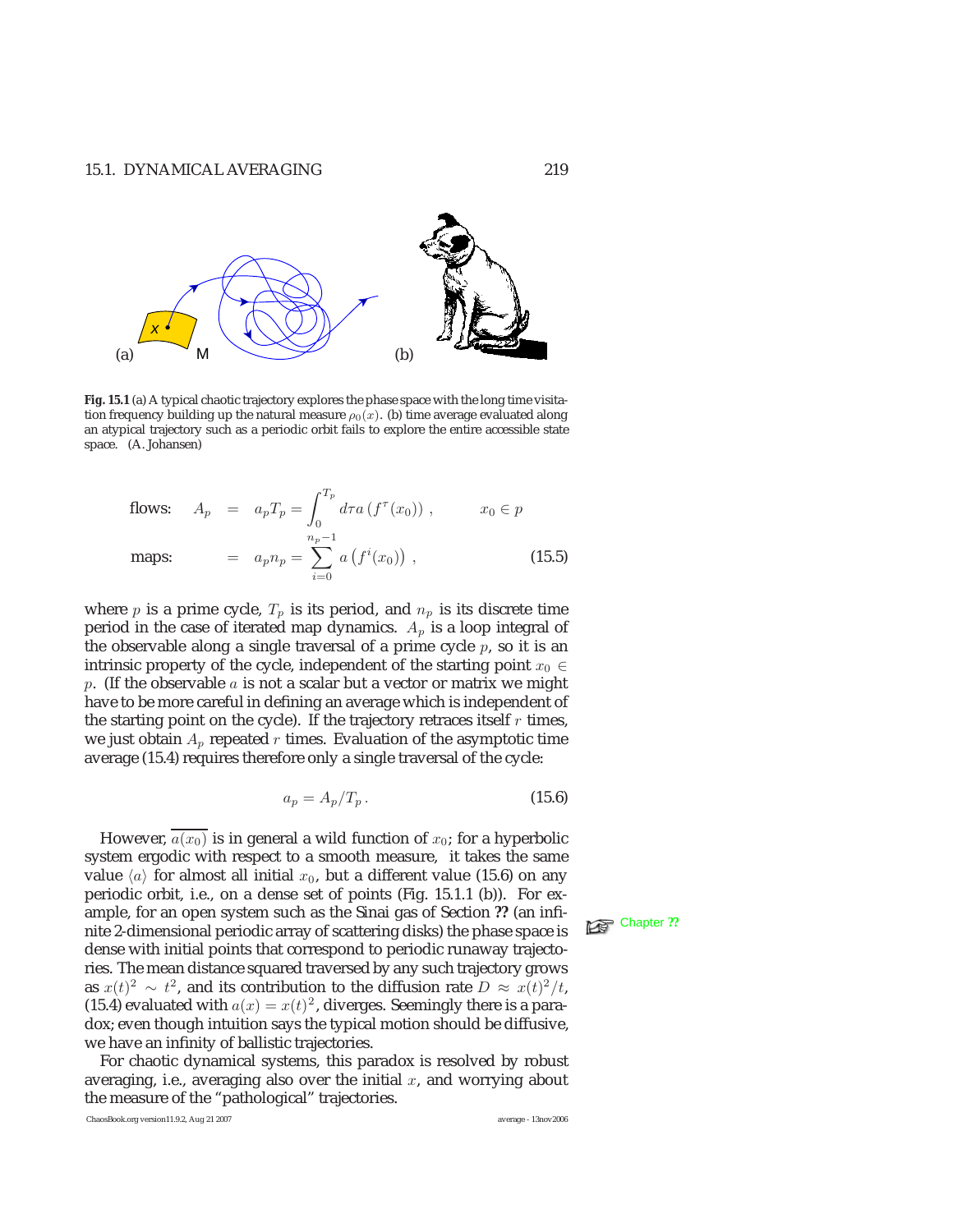#### **15.1.2 Space averages**

The *space average* of a quantity  $a$  that may depend on the point  $x$  of state space  $M$  and on the time t is given by the d-dimensional integral over the  $d$  coordinates of the dynamical system:

$$
\langle a \rangle(t) = \frac{1}{|\mathcal{M}|} \int_{\mathcal{M}} dx \, a()
$$
  

$$
|\mathcal{M}| = \int_{\mathcal{M}} dx = \text{volume of } \mathcal{M}.
$$
 (15.7)

The space  $M$  is assumed to have finite dimension and volume (open systems like the 3-disk game of pinball are discussed in Section 15.1.3).

What is it we *really* do in experiments? We cannot measure the time average (15.4), as there is no way to prepare a single initial condition with infinite precision. The best we can do is to prepare some initial density  $\rho(x)$  perhaps concentrated on some small (but always finite) neighborhood  $\rho(x) = \rho(x, 0)$ , so one should abandon the uniform space average (15.7), and consider instead

$$
\langle a \rangle_{\rho}(t) = \frac{1}{|\mathcal{M}|} \int_{\mathcal{M}} dx \, \rho(x) a(\mathbf{1}). \tag{15.8}
$$

We do not bother to lug the initial  $\rho(x)$  around, as for the ergodic and mixing systems that we shall consider here *any* smooth initial density will tend to the asymptotic natural measure  $t \to \infty$  limit  $\rho(x, t) \to$  $\rho_0(x)$ , so we can just as well take the initial  $\rho(x) = \text{const.}$  The worst we can do is to start out with  $\rho(x) = \text{const.}$ , as in (15.7); so let us take this case and define the *expectation value*  $\langle a \rangle$  of an observable a to be the asymptotic time and space average over the state space M

$$
\langle a \rangle = \lim_{t \to \infty} \frac{1}{|\mathcal{M}|} \int_{\mathcal{M}} dx \, \frac{1}{t} \int_0^t d\tau \, a(f^\tau(x)) \,. \tag{15.9}
$$

We use the same  $\langle \cdots \rangle$  notation as for the space average (15.7), and distinguish the two by the presence of the time variable in the argument: if the quantity  $\langle a \rangle(t)$  being averaged depends on time, then it is a space average, if it does not, it is the expectation value  $\langle a \rangle$ .

The expectation value is a space average of time averages, with every  $x \in M$  used as a starting point of a time average. The advantage of averaging over space is that it smears over the starting points which were problematic for the time average (like the periodic points). While easy to define, the expectation value  $\langle a \rangle$  turns out not to be particularly tractable in practice. Here comes a simple idea that is the basis of all that follows: Such averages are more conveniently studied by investigating instead of  $\langle a \rangle$  the space averages of form

$$
\left\langle e^{\beta \cdot A^t} \right\rangle = \frac{1}{|\mathcal{M}|} \int_{\mathcal{M}} dx \, e^{\beta \cdot A^t(x)}.
$$
 (15.10)

In the present context  $\beta$  is an auxiliary variable of no particular physical significance. In most applications  $\beta$  is a scalar, but if the observable is average - 13nov2006 ChaosBook.org version11.9.2, Aug 21 2007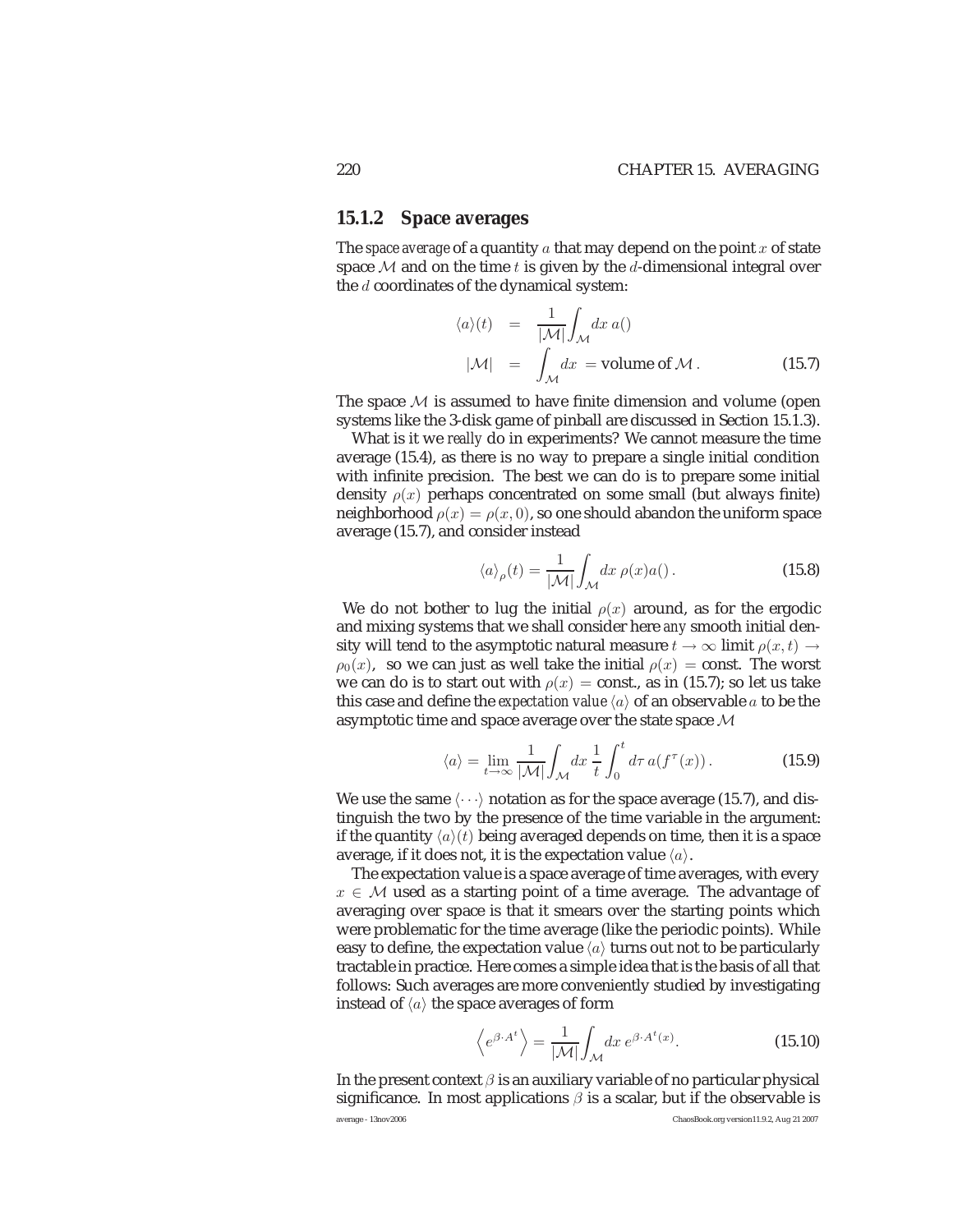#### 15.1. DYNAMICAL AVERAGING 221

a d-dimensional vector  $a_i(x) \in \mathbb{R}^d$ , then  $\beta$  is a conjugate vector  $\beta \in \mathbb{R}^d$ ; if the observable is a  $d \times d$  tensor,  $\beta$  is also a rank-2 tensor, and so on. Here we will mostly limit the considerations to scalar values of  $\beta$ .

If the limit  $\overline{a(x_0)}$  for the time average (15.4) exists for "almost all" initial  $x_0$  and the system is ergodic and mixing (in the sense of Section 1.3.1), we expect the time average along almost all trajectories to tend to the same value  $\overline{a}$ , and the integrated observable  $A<sup>t</sup>$  to tend to  $t\overline{a}$ . The space average (15.10) is an integral over exponentials, and such integral also grows exponentially with time. So as  $t \to \infty$  we would expect the space average of  $\langle \exp(\beta \cdot A^t) \rangle$  itself to grow exponentially with time

$$
\left\langle e^{\beta\cdot A^t}\right\rangle \propto e^{ts(\beta)},
$$

and its rate of growth to go to a limit

$$
s(\beta) = \lim_{t \to \infty} \frac{1}{t} \ln \left\langle e^{\beta \cdot A^t} \right\rangle.
$$
 (15.11)

Now we understand one reason for why it is smarter to compute  $\langle \exp(\beta \cdot A^t) \rangle$  rather than  $\langle a \rangle$ : the expectation value of the observable (15.9) and the moments of the integrated observable (15.1) can be computed by evaluating the derivatives of  $s(\beta)$ 

$$
\frac{\partial s}{\partial \beta}\Big|_{\beta=0} = \lim_{t \to \infty} \frac{1}{t} \langle A^t \rangle = \langle a \rangle,
$$
  
\n
$$
\frac{\partial^2 s}{\partial \beta^2}\Big|_{\beta=0} = \lim_{t \to \infty} \frac{1}{t} \left( \langle A^t A^t \rangle - \langle A^t \rangle \langle A^t \rangle \right)
$$
  
\n
$$
= \lim_{t \to \infty} \frac{1}{t} \langle (A^t - t \langle a \rangle)^2 \rangle,
$$
\n(15.12)

and so forth. We have written out the formulas for a scalar observable;<br>the vector case is worked out in the Exercise 15.2. If we can compute the 15.2, page 230 function  $s(\beta)$ , we have the desired expectation value without having to estimate any infinite time limits from finite time data.

Suppose we could evaluate  $s(\beta)$  and its derivatives. What are such formulas good for? A typical application is to the problem of describing a particle scattering elastically off a 2-dimensional triangular array of disks. If the disks are sufficiently large to block any infinite length free flights, the particle will diffuse chaotically, and the transport coefficient of interest is the diffusion constant given by  $\left\langle x(t)^2 \right\rangle \approx 4Dt.$  In contrast to *D* estimated numerically from trajectories  $x(t)$  for finite but large t, the above formulas yield the asymptotic  $D$  without any extrapolations to the  $t \to \infty$  limit. For example, for  $a_i = v_i$  and zero mean drift  $\langle v_i \rangle =$ 0, in  $d$  dimensions the diffusion constant is given by the curvature of  $s(\beta)$  at  $\beta = 0$ ,

$$
D = \lim_{t \to \infty} \frac{1}{2dt} \left\langle x(t)^2 \right\rangle = \frac{1}{2d} \sum_{i=1}^d \left. \frac{\partial^2 s}{\partial \beta_i^2} \right|_{\beta=0}, \quad (15.13)
$$

so if we can evaluate derivatives of  $s(\beta)$ , we can compute transport  $\Rightarrow$  Section ?? ChaosBook.org version11.9.2, Aug 21 2007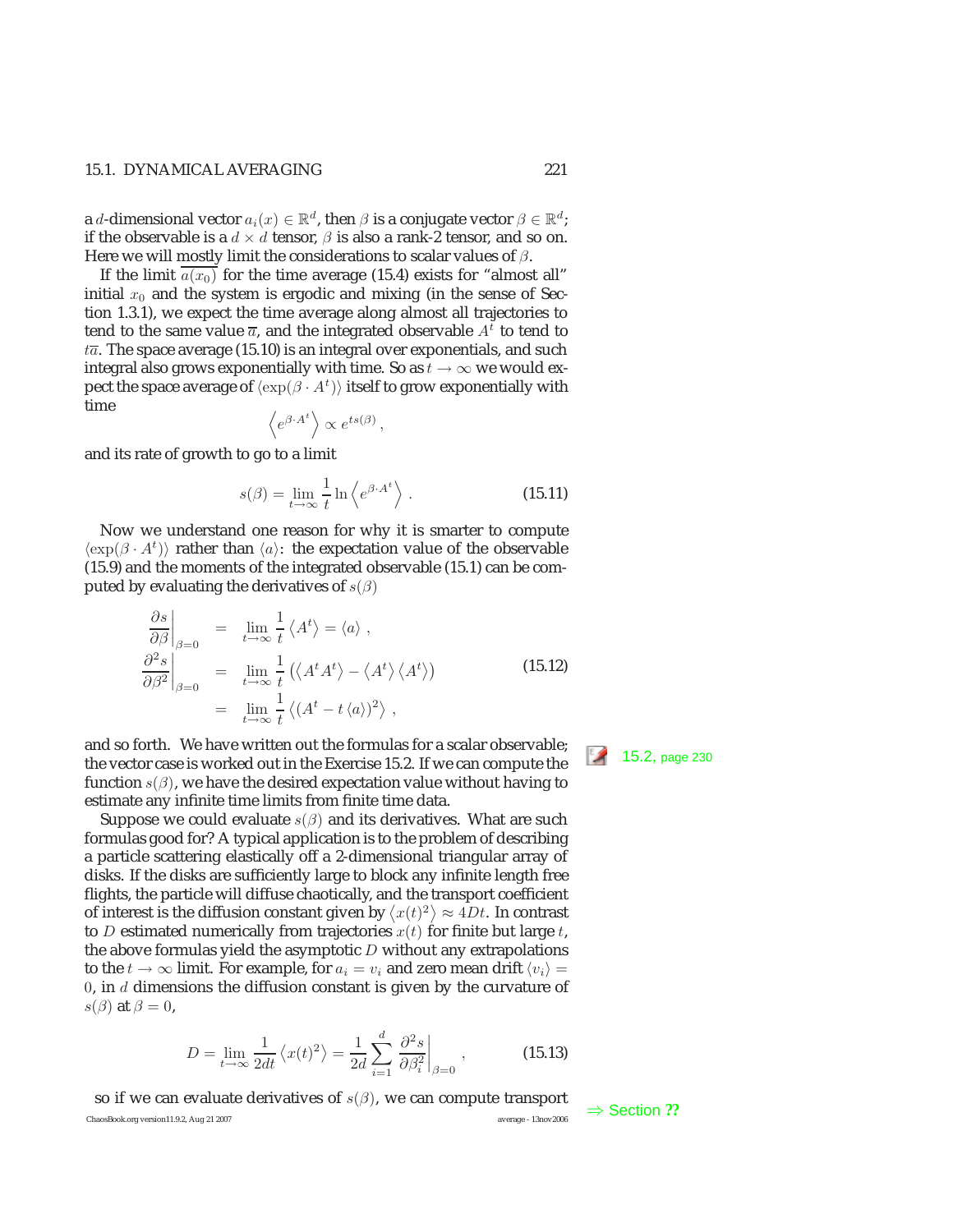coefficients that characterize deterministic diffusion. As we shall see in Chapter **??**, periodic orbit theory yields an explicit closed form expression for D.



## **15.1.3 Averaging in open systems**

If the  $M$  is a compact region or set of regions to which the dynamics is confined for all times, (15.9) is a sensible definition of the expectation value. However, if the trajectories can exit  $M$  without ever returning,

$$
\int_{\mathcal{M}} dy \, \delta(y - f^t(x_0)) = 0 \qquad \text{for } t > t_{exit}, \qquad x_0 \in \mathcal{M},
$$

we might be in trouble. In particular, for a repeller the trajectory  $f^t(x_0)$ will eventually leave the region  $M$ , unless the initial point  $x_0$  is on the repeller, so the identity

$$
\int_{\mathcal{M}} dy \, \delta(y - f^t(x_0)) = 1, \quad t > 0, \quad \text{iff } x_0 \in \text{non-wandering set} \tag{15.14}
$$

might apply only to a fractal subset of initial points a set of zero Lebesgue measure. Clearly, for open systems we need to modify the definition of the expectation value to restrict it to the dynamics on the non-wandering set, the set of trajectories which are confined for all times.

Note by  $M$  a state space region that encloses all interesting initial points, say the 3-disk Poincaré section constructed from the disk boundaries and all possible incidence angles, and denote by  $|M|$  the volume of  $M$ . The volume of the state space containing all trajectories which start out within the state space region  $M$  and recur within that region at the time  $t$ 

$$
|\mathcal{M}(t)| = \int_{\mathcal{M}} dx dy \, \delta\big(y - f^t(x)\big) \, \sim \, |\mathcal{M}| e^{-\gamma t} \tag{15.15}
$$

Section 1.4.3 ← is expected to decrease exponentially, with the escape rate  $\gamma$ . The integral over  $x$  takes care of all possible initial points; the integral over  $y$ Section ?? ← $\leftarrow$  checks whether their trajectories are still within *M* by the time *t*. For example, any trajectory that falls off the pinball table in Fig. 1.1 is gone for good.

> The non-wandering set can be very difficult object to describe; but for any finite time we can construct a normalized measure from the finitetime covering volume (15.15), by redefining the space average (15.10) as

$$
\left\langle e^{\beta \cdot A^t} \right\rangle = \int_{\mathcal{M}} dx \, \frac{1}{|\mathcal{M}(t)|} e^{\beta \cdot A^t(x)} \sim \frac{1}{|\mathcal{M}|} \int_{\mathcal{M}} dx \, e^{\beta \cdot A^t(x) + \gamma t} \,. \tag{15.16}
$$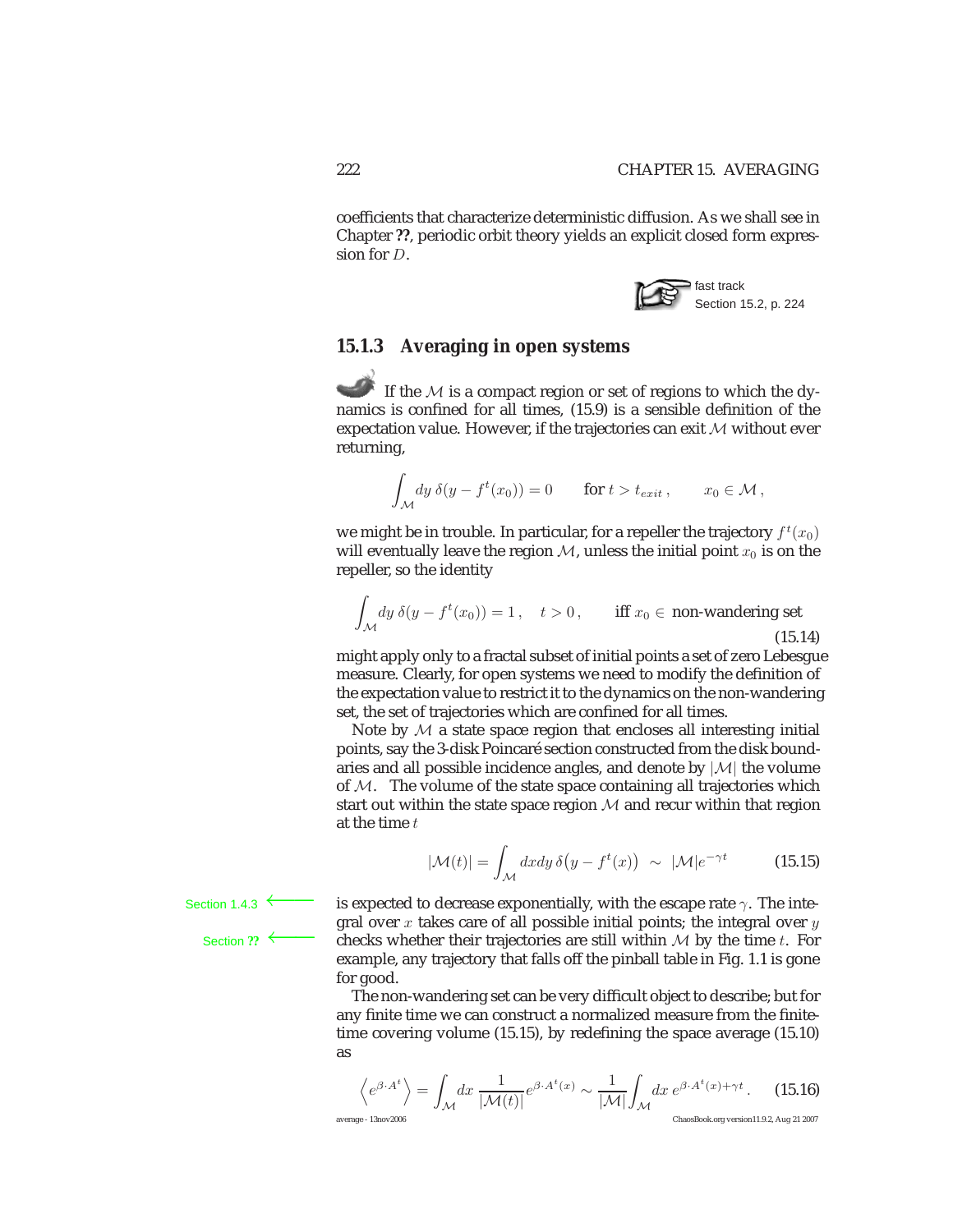in order to compensate for the exponential decrease of the number of surviving trajectories in an open system with the exponentially growing factor  $e^{\gamma t}$ . What does this mean? Once we have computed  $\gamma$  we can replenish the density lost to escaping trajectories, by pumping in  $e^{\gamma t}$  in such a way that the overall measure is correctly normalized at all times,  $\langle 1 \rangle = 1.$ 

#### **Example 15.1 A piecewise-linear repeller:**

(continuation of Example 14.1) What is gained by reformulating the dynamics in terms of "operators?" We start by considering a simple example in which the operator is a  $[2 \times 2]$  matrix. Assume the expanding 1-d map  $f(x)$  of Fig. 15.2, a piecewise-linear 2-branch repeller with slopes  $\Lambda_0 > 1$ and  $\Lambda_1 < -1$  :

$$
f(x) = \begin{cases} f_0 = \Lambda_0 x & \text{if } x \in \mathcal{M}_0 = [0, 1/\Lambda_0] \\ f_1 = \Lambda_1 (x - 1) & \text{if } x \in \mathcal{M}_1 = [1 + 1/\Lambda_1, 1] \end{cases}
$$
(15.17)

Both  $f(\mathcal{M}_0)$  and  $f(\mathcal{M}_1)$  map onto the entire unit interval  $\mathcal{M} = [0, 1]$ . Assume a piecewise constant density

$$
\rho(x) = \begin{cases} \rho_0 & \text{if } x \in \mathcal{M}_0 \\ \rho_1 & \text{if } x \in \mathcal{M}_1 \end{cases} . \tag{15.18}
$$

There is no need to define  $\rho(x)$  in the gap between  $\mathcal{M}_0$  and  $\mathcal{M}_1$ , as any point that lands in the gap escapes.

The physical motivation for studying this kind of mapping is the pinball game: f is the simplest model for the pinball escape, Fig. 1.8, with  $f_0$  and  $f_1$ modelling its two strips of survivors.

As can be easily checked using (14.9), the Perron-Frobenius operator acts on this piecewise constant function as a  $[2\times2]$  "transfer" matrix with matrix elements  $\left( \begin{array}{ccc} 0 & \frac{1}{\sqrt{11}} & \frac{1}{\sqrt{11}} \\ 0 & \frac{1}{\sqrt{11}} & \frac{1}{\sqrt{11}} \end{array} \right)$   $\left( \begin{array}{ccc} 0 & \frac{1}{\sqrt{11}} & \frac{1}{\sqrt{11}} \\ 0 & \frac{1}{\sqrt{11}} & \frac{1}{\sqrt{11}} \\ 0 & \frac{1}{\sqrt{11}} & \frac{1}{\sqrt{11}} \end{array} \right)$   $\left( \begin{array}{ccc} 0 & \frac{1}{\sqrt{11}} & \frac{1}{\sqrt{11}}$ 

$$
\begin{pmatrix}\n\rho_0 \\
\rho_1\n\end{pmatrix}\n\rightarrow\n\mathcal{L}\rho = \begin{pmatrix}\n\frac{1}{|\Lambda_0|} & \frac{1}{|\Lambda_1|} \\
\frac{1}{|\Lambda_0|} & \frac{1}{|\Lambda_1|}\n\end{pmatrix}\n\begin{pmatrix}\n\rho_0 \\
\rho_1\n\end{pmatrix},
$$
\n(15.19) (15.10) 14.5, page 215

stretching both  $\rho_0$  and  $\rho_1$  over the whole unit interval  $\Lambda$ , and decreasing the density at every iteration. In this example the density is constant after one iteration, so L has only one non-zero eigenvalue  $e^{s_0} = 1/|\Lambda_0| + 1/|\Lambda_1|$ , with constant density eigenvector  $\rho_0 = \rho_1$ . The quantities  $1/|\Lambda_0|$ ,  $1/|\Lambda_1|$ are, respectively, the sizes of the  $|M_0|$ ,  $|M_1|$  intervals, so the *exact* escape rate (1.3) – the log of the fraction of survivors at each iteration for this linear repeller – is given by the sole eigenvalue of  $\mathcal{L}$ :

$$
\gamma = -s_0 = -\ln(1/|\Lambda_0| + 1/|\Lambda_1|). \tag{15.20}
$$

Voila! Here is the rationale for introducing operators – in one time step we have solved the problem of evaluating escape rates at infinite time. This simple explicit matrix representation of the Perron-Frobenius operator is a consequence of the piecewise linearity of f, and the restriction of the densities  $\rho$ to the space of piecewise constant functions. The example gives a flavor of the enterprise upon which we are about to embark in this book, but the full story is much subtler: in general, there will exist no such finite-dimensional representation for the Perron-Frobenius operator.

# We now turn to the problem of evaluating  $\left\langle e^{\beta\cdot A^{t}}\right\rangle$ .

ChaosBook.org version11.9.2, Aug 21 2007 average - 13nov2006

0 0.5 1 x 0 **Fig. 15.2** A piecewise-linear repeller (15.17): All trajectories that land in the

gap between the  $f_0$  and  $f_1$  branches escape ( $\Lambda_0 = 4$ ,  $\Lambda_1 = -2$ ).

 $f(x)$  0.5

1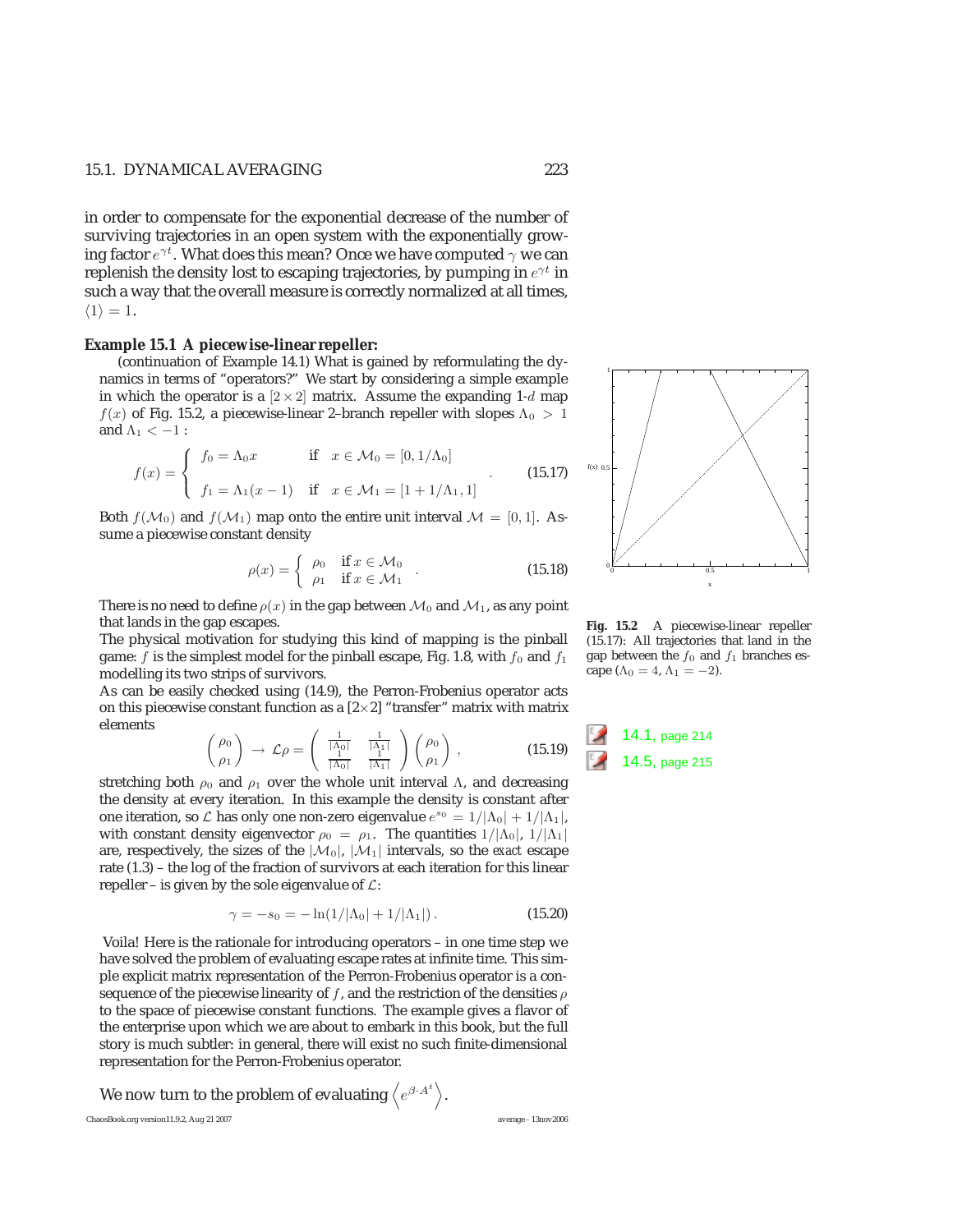# **15.2 Evolution operators**

The above simple shift of focus, from studying  $\langle a \rangle$  to studying  $\langle \exp \left( \beta \cdot A^t \right) \rangle$ is the key to all that follows. Make the dependence on the flow explicit by rewriting this quantity as

$$
\left\langle e^{\beta \cdot A^t} \right\rangle = \frac{1}{|\mathcal{M}|} \int_{\mathcal{M}} dx \int_{\mathcal{M}} dy \, \delta\big(y - f^t(x)\big) \, e^{\beta \cdot A^t(x)} \,. \tag{15.21}
$$

Here  $\delta(y - f^t(x))$  is the Dirac delta function: for a deterministic flow an initial point  $x$  maps into a unique point  $y$  at time  $t$ . Formally, all we have done above is to insert the identity

$$
1 = \int_{\mathcal{M}} dy \, \delta\big(y - f^t(x)\big) , \qquad (15.22)
$$

into (15.10) to make explicit the fact that we are averaging only over the trajectories that remain in  $M$  for all times. However, having made this substitution we have replaced the study of individual trajectories  $f<sup>t</sup>(x)$  by the study of the evolution of density of *the totality* of initial conditions. Instead of trying to extract a temporal average from an arbitrarily long trajectory which explores the phase space ergodically, we can now probe the entire state space with short (and controllable) finite time pieces of trajectories originating from every point in  $M$ .

As a matter of fact (and that is why we went to the trouble of defining the generator (14.27) of infinitesimal transformations of densities) *infinitesimally* short time evolution can suffice to determine the spectrum and eigenvalues of  $\mathcal{L}^{t}$ .

We shall refer to the kernel of the operation (15.21) as  $\mathcal{L}^t(y, x)$ .

$$
\mathcal{L}^t(y,x) = \delta\big(y - f^t(x)\big) e^{\beta \cdot A^t(x)}.
$$
 (15.23)

The evolution operator acts on scalar functions  $\phi(x)$  as

$$
(y) = \int_{\mathcal{M}} dx \, \delta\big(y - f^t(x)\big) e^{\beta \cdot A^t(x)} \phi(x) \,. \tag{15.24}
$$

In terms of the evolution operator, the expectation value of the generating function (15.21) is given by

$$
\left\langle e^{\beta \cdot A^t} \right\rangle = \left\langle \mathcal{L}^t \iota \right\rangle ,
$$

where the initial density  $\iota(x)$  is the constant function that always returns 1.

The evolution operator is different for different observables, as its definition depends on the choice of the integrated observable  $A<sup>t</sup>$  in the exponential. Its job is deliver to us the expectation value of  $a$ , but before showing that it accomplishes that, we need to verify the semigroup property of evolution operators.



**Fig. 15.3** Space averaging pieces together the time average computed along the  $t \rightarrow \infty$  trajectory of Fig. 15.1.1 by a space average over infinitely many short  $t$  trajectory segments starting at all initial points at once. (A. Johansen)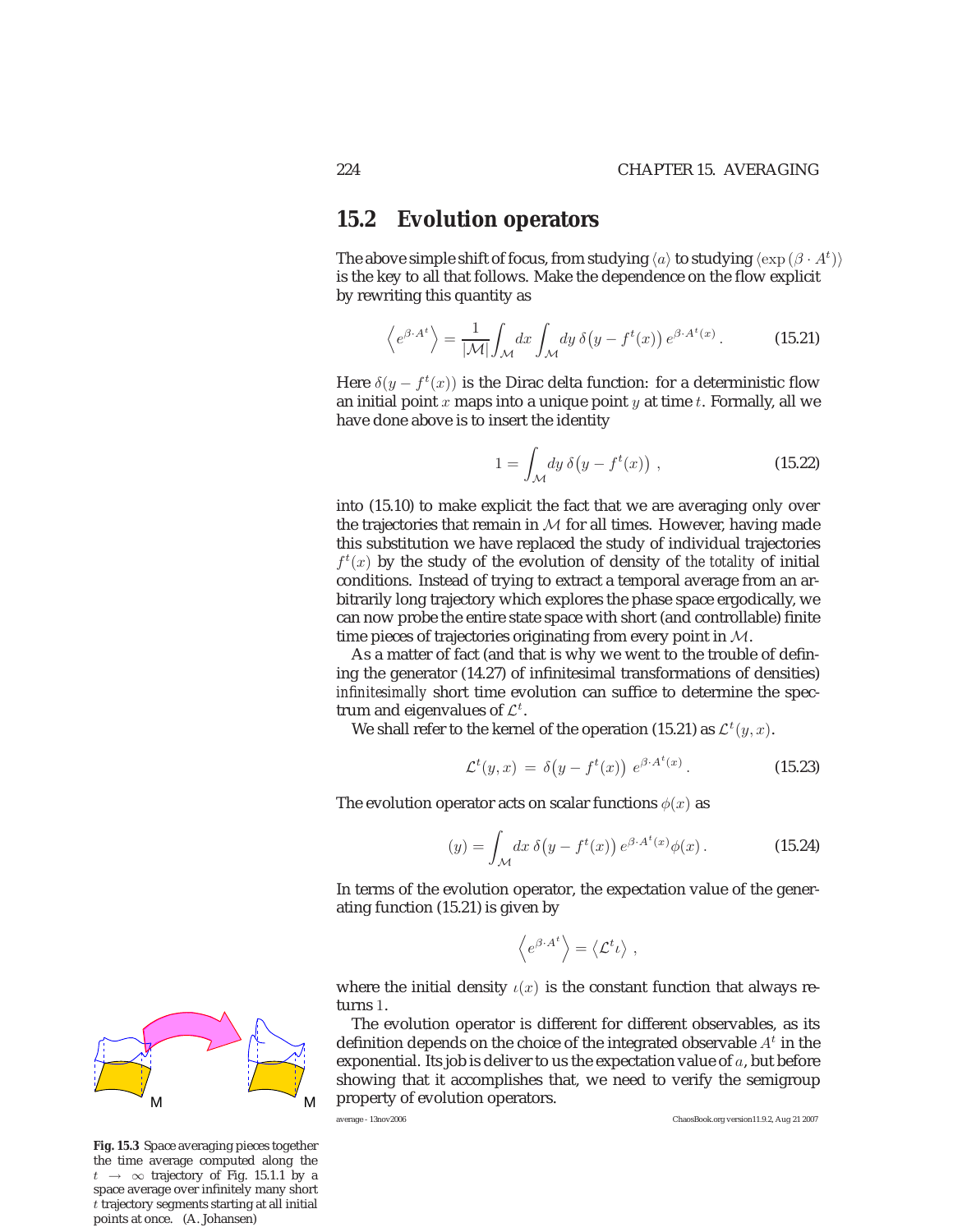By its definition, the integral over the observable  $a$  is additive along the trajectory

x(t1+t2)  $x(0)$  =  $x(0)$  x(t<sub>1</sub>) + x(t1+t2) x(t1)  $A^{t_1+t_2}(x_0) = \int_0^{t_1}$ d $\tau$  +  $\int_{0}^{t_1+t_2}$  $t_1$  $d\tau$  $= A^{t_1}(x_0) + A^{t_2}(f^{t_1}(x_0)).$ 

If  $A^t(x)$  is additive along the trajectory, the evolution operator gener-<br>ates a semigroup 14.3, page 214

$$
\mathcal{L}^{t_1+t_2}(y,x) = \int_{\mathcal{M}} dz \, \mathcal{L}^{t_2}(y,z) \mathcal{L}^{t_1}(z,x) \,, \tag{15.25}
$$

as is easily checked by substitution

$$
\mathcal{L}^{t_2} \mathcal{L}^{t_1} a(y) = \int_{\mathcal{M}} dx \, \delta(y - f^{t_2}(x)) e^{\beta \cdot A^{t_2}(x)} (\mathcal{L}^{t_1} a)(x) = \mathcal{L}^{t_1 + t_2} a(y) \, .
$$

This semigroup property is the main reason why (15.21) is preferable to (15.9) as a starting point for evaluation of dynamical averages: it recasts averaging in form of operators multiplicative along the flow.

# **15.3 Lyapunov exponents**

(J. Mathiesen and P. Cvitanović)

Let us apply the newly acquired tools to the fundamental diagnostics in this subject: Is a given system "chaotic"? And if so, how chaotic? If all points in a neighborhood of a trajectory converge toward the same trajectory, the attractor is a fixed point or a limit cycle. However, if the  $\Rightarrow$  Section 1.3.1 attractor is strange, two trajectories

$$
x(t) = ft(x0)
$$
 and  $x(t) + \delta x(t) = ft(x0 + \delta x(0))$  (15.26)

that start out very close to each other separate exponentially with time, and in a finite time their separation attains the size of the accessible state space. This *sensitivity to initial conditions* can be quantified as

$$
|\delta x(t)| \approx e^{\lambda t} |\delta x(0)| \tag{15.27}
$$

where  $\lambda$ , the mean rate of separation of trajectories of the system, is called the *Lyapunov exponent*.

#### **15.3.1 Lyapunov exponent as a time average**

We can start out with a small  $\delta x$  and try to estimate  $\lambda$  from (15.27), but now that we have quantified the notion of linear stability in Chapter 4 and defined the dynamical time averages in Section 15.1.1, we can do

ChaosBook.org version11.9.2, Aug 21 2007 average - 13nov2006

⇒ Section 14.5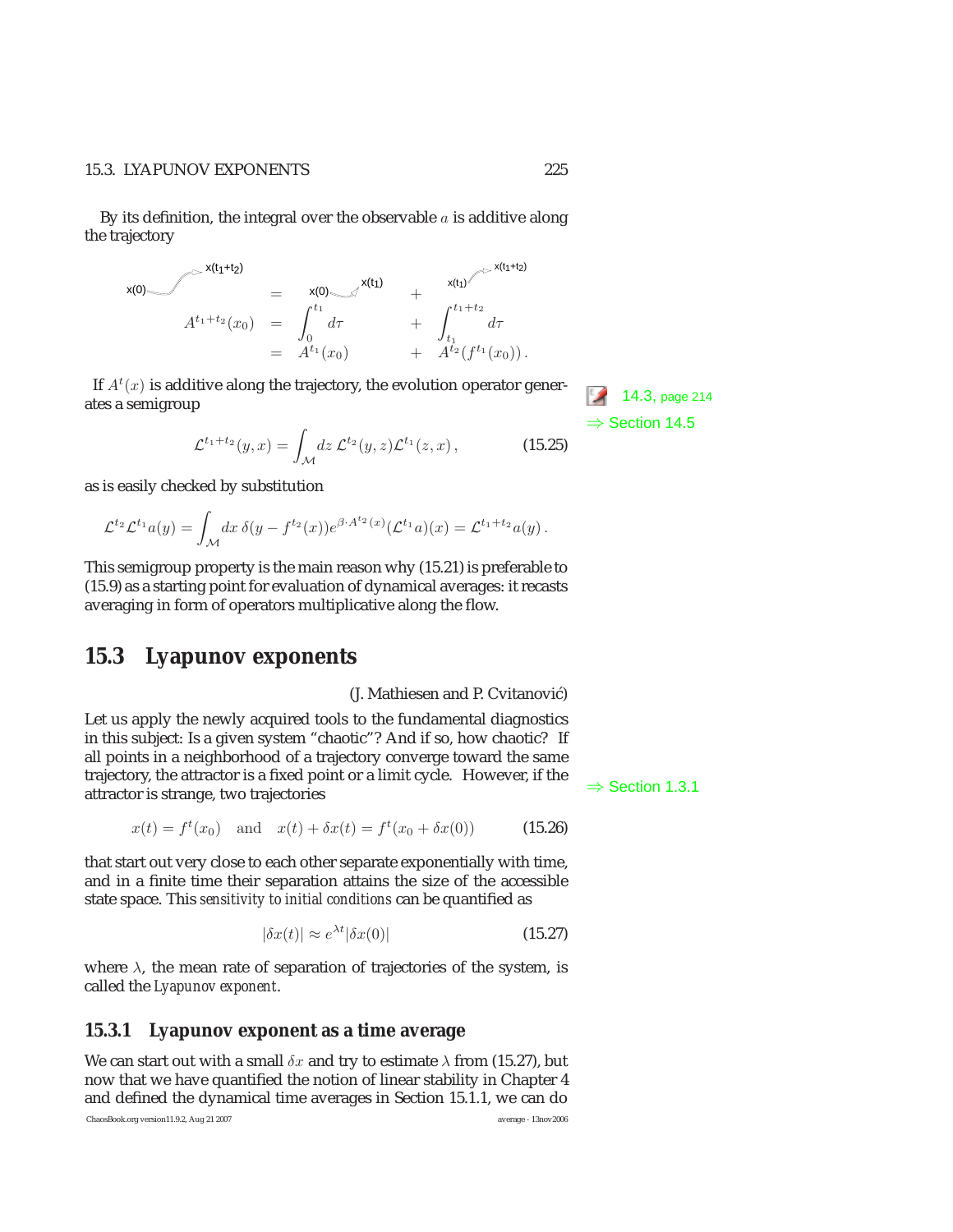better. The problem with measuring the growth rate of the distance between two points is that as the points separate, the measurement is less and less a local measurement. In study of experimental time series this might be the only option, but if we have the equations of motion, a better way is to measure the growth rate of vectors transverse to a given orbit.

The mean growth rate of the distance  $|\delta x(t)|/|\delta x(0)|$  between neighboring trajectories (15.27) is given by the *Lyapunov exponent*

$$
\lambda = \lim_{t \to \infty} \frac{1}{t} \ln |\delta x(t)| / |\delta x(0)| \tag{15.28}
$$

(For notational brevity we shall often suppress the dependence of quantities such as  $\lambda = \lambda(x_0)$ ,  $\delta x(t) = \delta x(x_0, t)$  on the initial point  $x_0$  and the time t). For infinitesimal  $\delta x$  we know the  $\delta x_i(t)/\delta x_i(0)$  ratio exactly, as this is by definition the fundamental matrix (4.32)

$$
\lim_{\delta x \to 0} \frac{\delta x_i(t)}{\delta x_j(0)} = \frac{\partial x_i(t)}{\partial x_j(0)} = M_{ij}^t(x_0),
$$

so the leading Lyapunov exponent can be computed from the linear approximation (4.25)

$$
\lambda = \lim_{t \to \infty} \frac{1}{t} \ln \frac{|M^t(x_0)\delta x(0)|}{|\delta x(0)|} = \lim_{t \to \infty} \frac{1}{2t} \ln \left| \hat{n}^T \left(M^t\right)^T M^t \hat{n} \right| \,. \tag{15.29}
$$

In this formula the scale of the initial separation drops out, only its orientation given by the unit vector  $\hat{n} = \delta x / |\delta x|$  matters. The eigenvalues of  $M$  are either real or come in complex conjugate pairs. As  $M$  is in general not symmetric and not diagonalizable, it is more convenient to work with the symmetric and diagonalizable matrix  $\mathbf{M} = (M^t)^T M^t$ , with real positive eigenvalues  $\{\vert \Lambda_t \vert^2 > \cdots > \vert \Lambda_t \vert^2\}$  and a complete with real positive eigenvalues  $\{|\Lambda_1|^2\geq\ldots\geq|\Lambda_d|^2\},\;$  and a complete orthonormal set of eigenvectors of  $\{u_1, \ldots, u_d\}$ . Expanding the initial orientation  $\hat{n} = \sum (\hat{n} \cdot u_i) u_i$  in the  $\mathbf{M} u_i = u_i$  eigenbasis, we have

$$
\hat{n}^T \mathbf{M} \hat{n} = \sum_{i=1}^d (\hat{n} \cdot u_i)^2 |\Lambda_i|^2 = (\hat{n} \cdot u_1)^2 e^{2\lambda_1 t} \left( 1 + O(e^{-2(\lambda_1 - \lambda_2)t}) \right),
$$
\n(15.30)

where  $t\lambda_i = \ln |\Lambda_i(x_0, t)|$ , and we assume that  $\lambda_1 > \lambda_2 \geq \lambda_3 \cdots$ . For long times the largest Lyapunov exponent dominates exponentially (15.29), provided the orientation  $\hat{n}$  of the initial separation was not chosen perpendicular to the dominant expanding eigendirection  $u_1$ . The Lyapunov exponent is the time average

$$
\overline{\lambda(x_0)} = \lim_{t \to \infty} \frac{1}{t} \left\{ \ln |\hat{n} \cdot u_1| + \ln |\Lambda_1(x_0, t)| + O(e^{-2(\lambda_1 - \lambda_2)t}) \right\}
$$
  
= 
$$
\lim_{t \to \infty} \frac{1}{t} \ln |\Lambda_1(x_0, t)|,
$$
 (15.31)

where  $\Lambda_1(x_0, t)$  is the leading eigenvalue of  $M<sup>t</sup>(x_0)$ . By choosing the initial displacement such that  $\hat{n}$  is normal to the first  $(i-1)$  eigendirections we can define not only the leading, but all Lyapunov exponents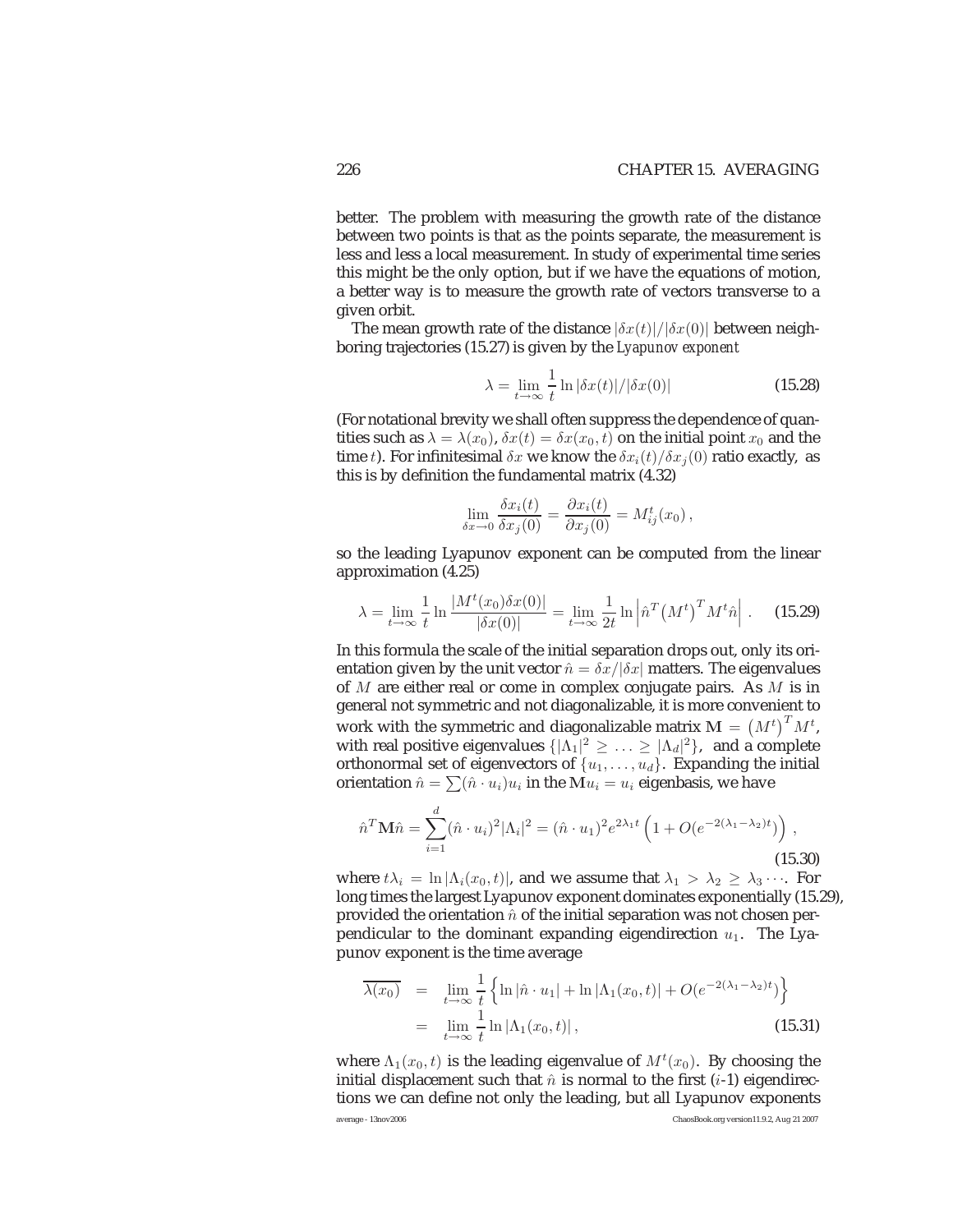as well:

$$
\overline{\lambda_i(x_0)} = \lim_{t \to \infty} \frac{1}{t} \ln |\Lambda_i(x_0, t)|, \qquad i = 1, 2, \cdots, d. \tag{15.32}
$$

The leading Lyapunov exponent now follows from the fundamental matrix by numerical integration of (4.9). The equations can be integrated accurately for a finite time, hence the infinite time limit of (15.29) can be only estimated from plots of  $\frac{1}{2} \ln |\hat{n}^T \mathbf{M}\hat{n}|$  as function of time such as the Fig. 15.4 for the Bössler system (2.15) time, such as the Fig. 15.4 for the Rössler system (2.15).

As the local expansion and contraction rates vary along the flow, the temporal dependence exhibits small and large humps. The sudden fall to a low level is caused by a close passage to a folding point of the attractor, an illustration of why numerical evaluation of the Lyapunov exponents, and proving the very existence of a strange attractor is a very difficult problem. The approximately monotone part of the curve can be used (at your own peril) to estimate the leading Lyapunov exponent by a straight line fit.

As we can already see, we are courting difficulties if we try to calculate the Lyapunov exponent by using the definition (15.31) directly. First of all, the state space is dense with atypical trajectories; for example, if  $x_0$  happened to lie on a periodic orbit p,  $\lambda$  would be simply  $\ln |\Lambda_p|/T_p$ , a local property of cycle p, not a global property of the dynamical system. Furthermore, even if  $x_0$  happens to be a "generic" state space point, it is still not obvious that  $\ln |\Lambda(x_0, t)|/t$  should be converging to anything in particular. In a Hamiltonian system with coexisting elliptic islands and chaotic regions, a chaotic trajectory gets every so often captured in the neighborhood of an elliptic island and can stay there for arbitrarily long time; as there the orbit is nearly stable, during such episode  $\ln |\Lambda(x_0, t)|/t$  can dip arbitrarily close to  $0^+$ . For state space volume non-preserving flows the trajectory can traverse locally contracting regions, and  $\ln |\Lambda(x_0, t)|/t$  can occasionally go negative; even worse, one never knows whether the asymptotic attractor is periodic or "strange", so any finite estimate of  $\overline{\lambda}$  might be dead wrong. 15.1, page 230

### **15.3.2 Evolution operator evaluation of Lyapunov exponents**

A cure to these problems was offered in Section 15.2. We shall now replace time averaging along a single trajectory by action of a multiplicative evolution operator on the entire state space, and extract the Lyapunov exponent from its leading eigenvalue. If the chaotic motion fills the whole state space, we are indeed computing the asymptotic Lyapunov exponent. If the chaotic motion is transient, leading eventually to some long attractive cycle, our Lyapunov exponent, computed on nonwandering set, will characterize the chaotic transient; this is actually what any experiment would measure, as even very small amount of external noise will suffice to destabilize a long stable cycle with a minute immediate basin of attraction.

ChaosBook.org version11.9.2, Aug 21 2007 average - 13nov2006



**Fig. 15.4** A numerical estimate of the leading Lyapunov exponent for the Rössler system (2.15) from the dominant expanding eigenvalue formula (15.29). The leading Lyapunov exponent  $\lambda \approx$ 0.09 is positive, so numerics supports the hypothesis that the Rössler attractor is strange. (J. Mathiesen)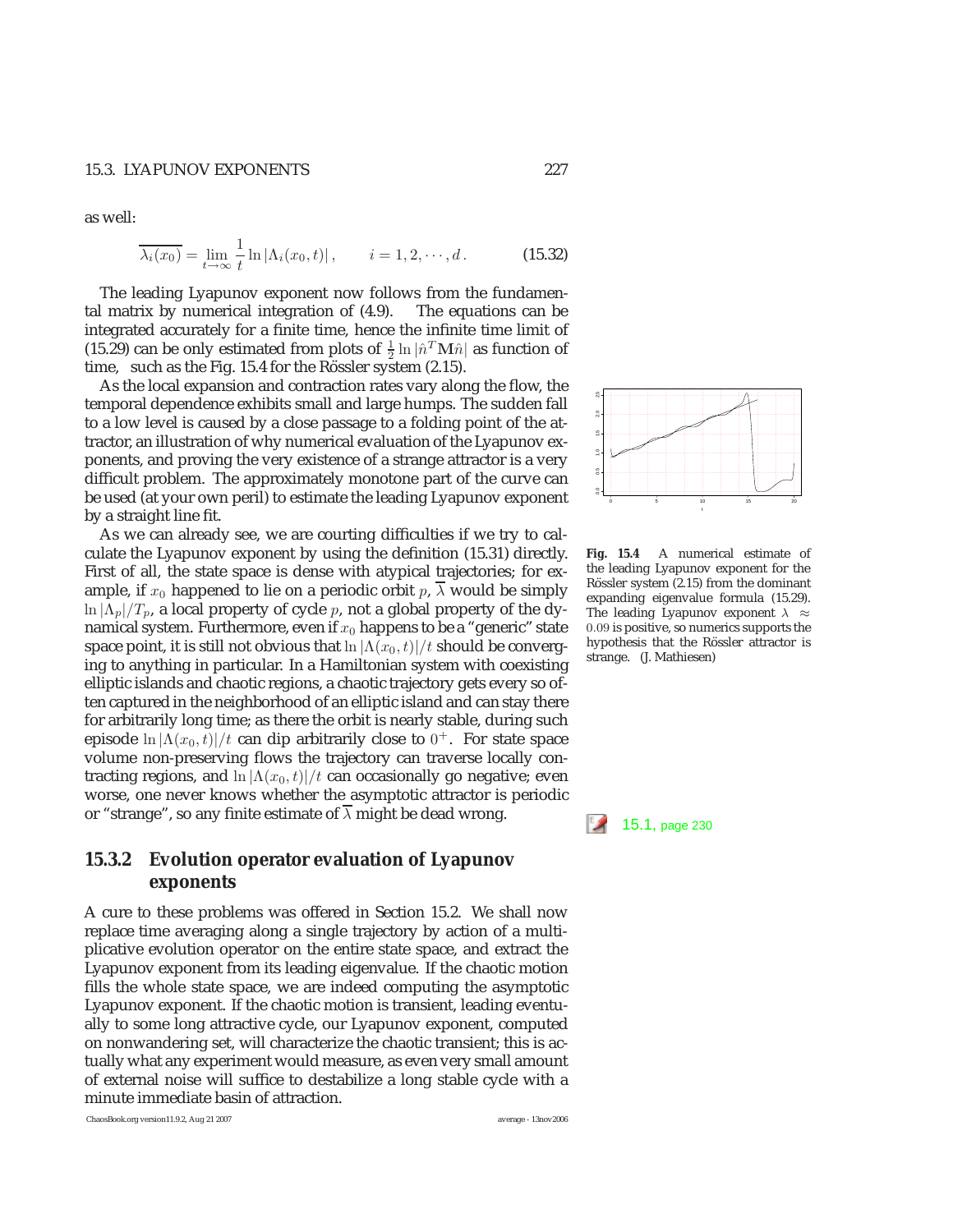Due to the chain rule (4.39) for the derivative of an iterated map, the stability of a 1- $d$  mapping is multiplicative along the flow, so the integral (15.1) of the observable  $a(x) = \ln |f'(x)|$ , the local trajectory divergence rate, evaluated along the trajectory of  $x_0$  is additive:

$$
A^{n}(x_0) = \ln |f^{n'}(x_0)| = \sum_{k=0}^{n-1} \ln |f'(x_k)|.
$$
 (15.33)

The Lyapunov exponent is then the expectation value (15.9) given by a spatial integral (15.8) weighted by the natural measure

$$
\lambda = \langle \ln |f'(x)| \rangle = \int_{\mathcal{M}} dx \, \rho_0(x) \ln |f'(x)| \,. \tag{15.34}
$$

The associated (discrete time) evolution operator (15.23) is

$$
\mathcal{L}(y,x) = \delta(y - f(x)) e^{\beta \ln |f'(x)|}.
$$
 (15.35)

Appendix ?? Here we have restricted our considerations to 1 – d maps, as for higherdimensional flows only the fundamental matrices are multiplicative, not the individual eigenvalues. Construction of the evolution operator for evaluation of the Lyapunov spectra in the general case requires more cleverness than warranted at this stage in the narrative: an extension of the evolution equations to a flow in the tangent space.

> in depth: Appendix **??**, p. **??**

All that remains is to determine the value of the Lyapunov exponent

$$
\lambda = \langle \ln |f'(x)| \rangle = \frac{\partial s(\beta)}{\partial \beta} \bigg|_{\beta=1} = s'(1) \tag{15.36}
$$

from (15.12), the derivative of the leading eigenvalue  $s_0(\beta)$  of the evo-Example 18.1 lution operator  $(15.35)$ .

The only question is: how?

# **Summary**

The expectation value  $\langle a \rangle$  of an observable  $a(x)$  measured  $A^t(x) =$  $\int_0^t d\tau a(x(\tau))$  and averaged along the flow  $x \to f^t(x)$  is given by the derivative  $\partial s/\partial \beta$  of the leading eigenvalue  $e^{ts(\beta)}$  of the corresponding evolution operator  $\mathcal{L}^t$ .

Using the Perron-Frobenius operator (14.10) whose leading eigenfunction, the natural measure, once computed, yields expectation value (14.20) of any observable  $a(x)$  a separate evolution operator **L** has to be Chapter 18 constructed for each and every observable. However, by the time the scaffolding is removed both  $\mathcal{L}$ 's and their eigenfunctions will be gone, and only the formulas for expectation value of observables will remain.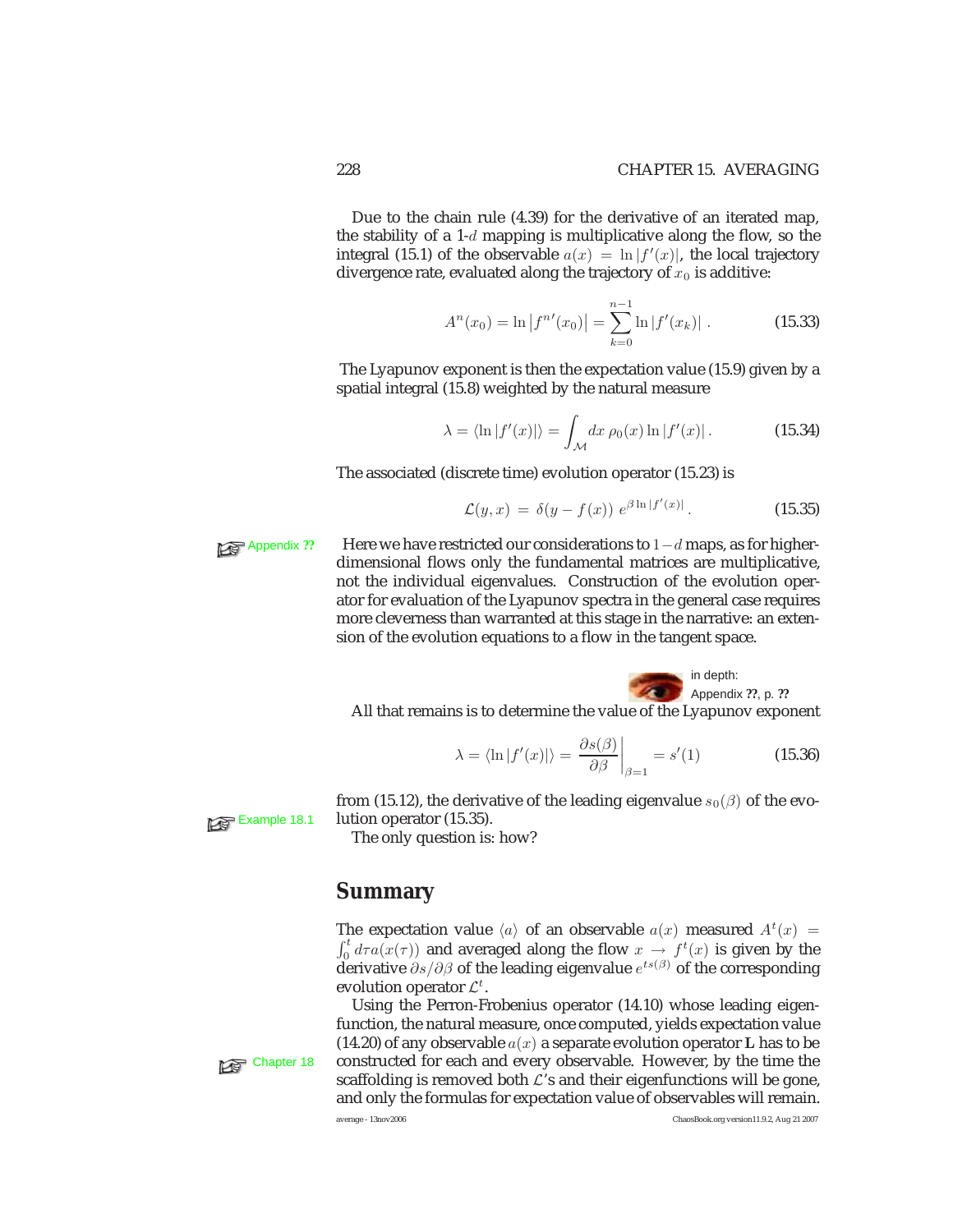Further reading 229

The next question is: how do we evaluate the eigenvalues of  $\mathcal{L}$ ? We saw in Example 15.1, in the case of piecewise-linear dynamical systems, that these operators reduce to finite matrices, but for generic smooth flows, they are infinite-dimensional linear operators, and finding smart ways of computing their eigenvalues requires some thought. In Chapter 10 we take the first step, and replace the *ad hoc* partitioning (14.14) by the intrinsic, topologically invariant partitioning. In Chapter 13 we apply this information to our first application of the evolution operator formalism, evaluation of the topological entropy, the growth rate of the number of topologically distinct orbits. This small victory will then be refashioned in Chapters 16 and 17 into a systematic method for computing eigenvalues of evolution operators in terms of periodic orbits.

# **Further reading**

pressure!thermodynamic **"Pressure".** The quantity  $\chi^2(\exp(\beta \cdot A^t))$  is called a "partition function" by Ruelle [1].<br>Mathematicians decorate it with considerably more Greek ) Mathematicians decorate it with considerably more Greek and Gothic letters than is the case in this treatise. Ruelle [2] and Bowen [1] had given name "pressure"  $P(a)$ to  $s(\beta)$  (where a is the observable introduced here in Section 15.1.1), defined by the "large system" limit (15.11). As we shall apply the theory also to computation of the physical gas pressure exerted on the walls of a container by a bouncing particle, we prefer to refer to  $s(\beta)$  as simply the leading eigenvalue of the evolution operator introduced in Section 14.5. The "convexity" properties such as  $P(a) \leq$  $P(|a|)$  will be pretty obvious consequence of the definition (15.11). In the case that  $\mathcal L$  is the Perron-Frobenius operator (14.10), the eigenvalues  $\{s_0(\beta), s_1(\beta), \cdots\}$  are called the *Ruelle-Pollicott resonances* [2–4], with the leading one,  $s(\beta) = s_0(\beta)$  being the one of main physical interest. In order to aid the reader in digesting the mathematics literature, we shall try to point out the notational correspondences whenever appropriate. The rigorous formalism is replete with lims, sups, infs, Ω-sets which are not really essential to understanding the physical applications of the

theory, and are avoided in this presentation. **Microcanonical ensemble.** 

ics the space average (15.7) performed over the Hamiltonian system constant energy surface invariant measure  $\rho(x)dx = dqdp \delta(H(q, p) - E)$  of volume  $|\mathcal{M}| =$  $\int_{\mathcal{M}} dqdp \, \delta(H(q, p) - E)$ 

$$
\langle a(t) \rangle = \frac{1}{|\mathcal{M}|} \int_{\mathcal{M}} dqdp \, \delta(H(q, p) - E) a(q, p, t) \quad (15.37)
$$

is called the *microcanonical ensemble average*.

**Lyapunov exponents.** The Multiplicative Ergodic Theorem of Oseledec [5] states that the limit (15.32) exists for almost all points  $x_0$  and all tangent vectors  $\hat{n}$ . There are at most d distinct values of  $\lambda$  as we let  $\hat{n}$  range over the tangent space. These are the Lyapunov exponents [6]  $\lambda_i(x_0)$ .

There is much literature on numerical computation of the Lyapunov exponents, see for example Refs. [4,12–14].

State space discretization. Ref. [15] discusses numerical discretizatons of state space, and construction of Perron-Frobenius operators as stochastic matrices, or directed weighted graphs, as coarse-grained models of the global dynamics, with transport rates between state space partitions computed using this matrix of transition probabilities.

# **Exercises**

ChaosBook.org version11.9.2, Aug 21 2007 exerAver - 4oct2003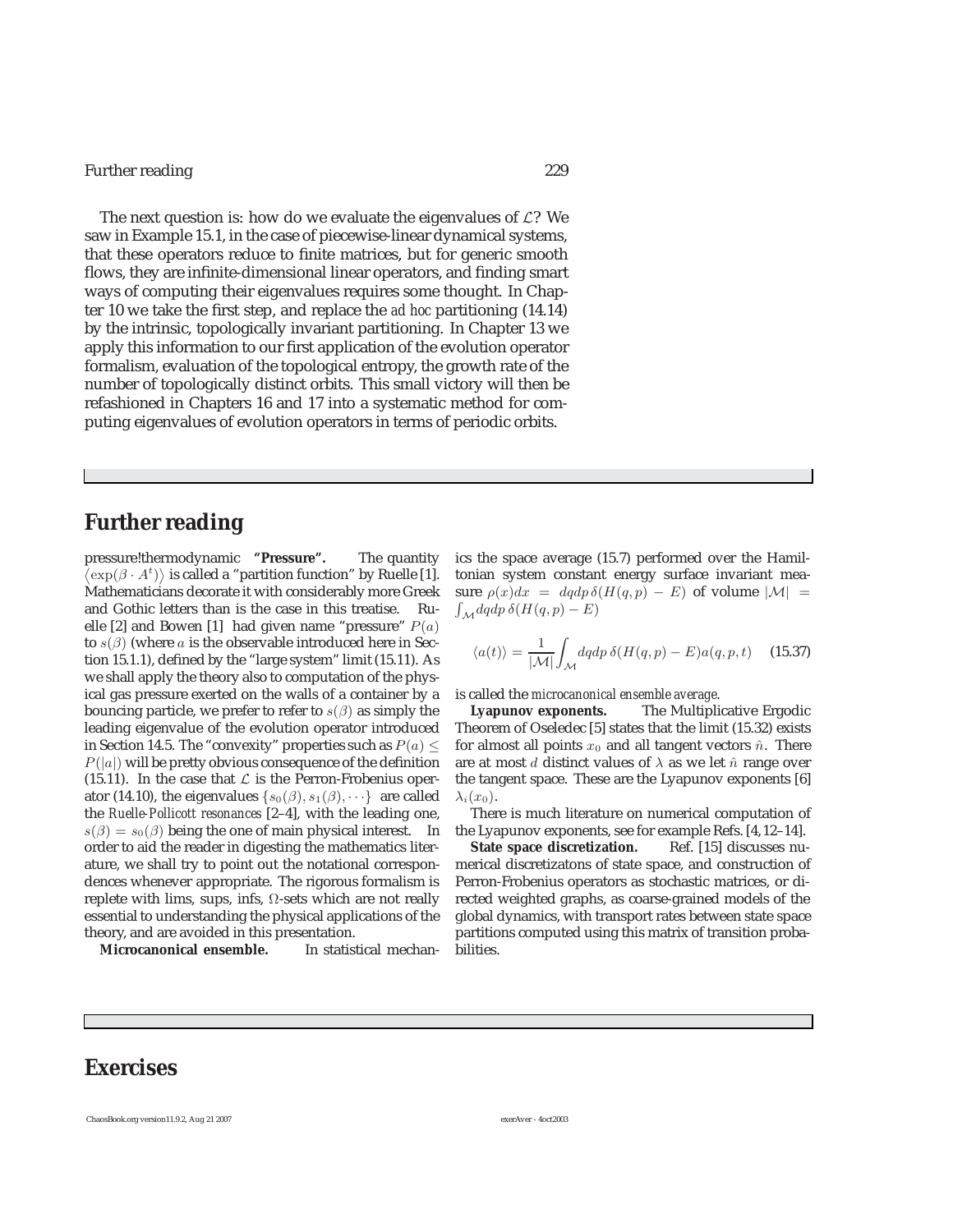#### (15.1) **How unstable is the H´enon attractor?**

(a) Evaluate numerically the Lyapunov exponent  $\lambda$  by iterating the Hénon map

$$
\left[\begin{array}{c} x' \\ y' \end{array}\right] = \left[\begin{array}{c} 1 - ax^2 + y \\ bx \end{array}\right]
$$

for  $a = 1.4$ ,  $b = 0.3$ .

- (b) Now check how robust is the Lyapunov exponent for the Hénon attractor? Evaluate numerically the Lyapunov exponent by iterating the Hénon map for  $a = 1.39945219$ ,  $b = 0.3$ . How much do you trust now your result for the part (a) of this exercise?
- (15.2) **Expectation value of a vector observable and its moments.** ball by shooting 100,000 randomly initiated pinballs Check and extend the expectation value formulas (15.12) by evaluating the derivatives of  $s(\beta)$  up to 4-th order for the space average  $\langle \exp(\beta \cdot A^t) \rangle$  with  $a_i$  a vector quantity:

(a)

$$
\left.\frac{\partial s}{\partial \beta_i}\right|_{\beta=0} = \lim_{t \to \infty} \frac{1}{t} \left\langle A_i^t \right\rangle = \left\langle a_i \right\rangle(15.38)
$$

(b)

$$
\frac{\partial^2 s}{\partial \beta_i \partial \beta_j}\Big|_{\beta=0} = \lim_{t \to \infty} \frac{1}{t} \left( \langle A_i^t A_j^t \rangle - \langle A_i^t \rangle \langle A_j^t \rangle \right)
$$

$$
= \lim_{t \to \infty} \frac{1}{t} \left( \langle A_i^t - t \langle a_i \rangle \rangle \langle A_j^t - t \langle \mathbf{d}_i \mathbf{\hat{y}} \rangle \mathbf{\hat{y}} \mathbf{\hat{y}} \rangle \right)
$$

Note that the formalism is cmart: it automatically yields the *variance* from the mean, rather than simply the 2nd moment  $\langle a^2 \rangle$ .

- (c) compute the third derivative of  $s(\beta)$ .
- (d) compute the fourth derivative assuming that the mean in (15.38) vanishes,  $\langle a_i \rangle = 0$ . The 4-th order moment formula

$$
K(t) = \frac{\langle x^4(t) \rangle}{\langle x^2(t) \rangle^2} - 3
$$
 (15.40)

that you have derived is known as *kurtosis*: it measures a deviation from what the 4-th order moment would be were the distribution a pure Gaussian (see (**??**) for a concrete example). If the observable is a vector, the kurtosis is given by

$$
K(t) = \frac{\sum_{ij} \left[ \langle A_i A_i A_j A_j \rangle + 2 \left( \langle A_i A_j \rangle \langle A_j A_i \rangle - \langle A_i A_i \rangle \langle A_j A_j \rangle \right) \right]}{\left( \sum_i \langle A_i A_i \rangle \right)^2}
$$
\n(15.41)

#### (15.3) **Pinball escape rate from numerical simulation**<sup>∗</sup>**.**

Estimate the escape rate for  $R : a = 6$  3-disk pininto the 3-disk system and plotting the logarithm of the number of trapped orbits as function of time. For comparison, a numerical simulation of ref. [2] yields  $\gamma = .410...$ 

#### (15.4) **R ¨ossler attractor Lyapunov exponents.**

- (a) Evaluate numerically the expanding Lyapunov exponent  $\lambda_e$  of the Rössler attractor (2.15).
- (b) Plot your own version of Fig. 15.4. Do not worry if it looks different, as long as you understand why your plot looks the way it does. (Remember the nonuniform contraction/expansion of Fig. 4.3.)
- (c) Give your best estimate of  $\lambda_e$ . The literature gives surprisingly inaccurate estimates - see whether you can do better.
- (d) Estimate the contracting Lyapunov exponent  $\lambda_c$ . Even though it is much smaller than  $\lambda_e$ , a glance at the stability matrix (4.4) suggests that you can probably get it by integrating the infinitesimal volume along a long-time trajectory, as in (4.36).

# **References**

- [1] R. Bowen, *Equilibrium states and the ergodic theory of Anosov diffeomorphisms*, Springer Lect. Notes on Math. **470** (1975).
- [2] D. Ruelle, "The thermodynamical formalism for expanding maps," *J. Diff. Geo.* **25**, 117 (1987).
- [3] M. Pollicott, "On the rate of mixing of Axiom A flows", *Invent. Math.* **81**, 413 (1985).
- [4] D. Ruelle, *J. Diff. Geo.* **25**, 99 (1987).

refsAver - 1sep2007 ChaosBook.org version11.9.2, Aug 21 2007